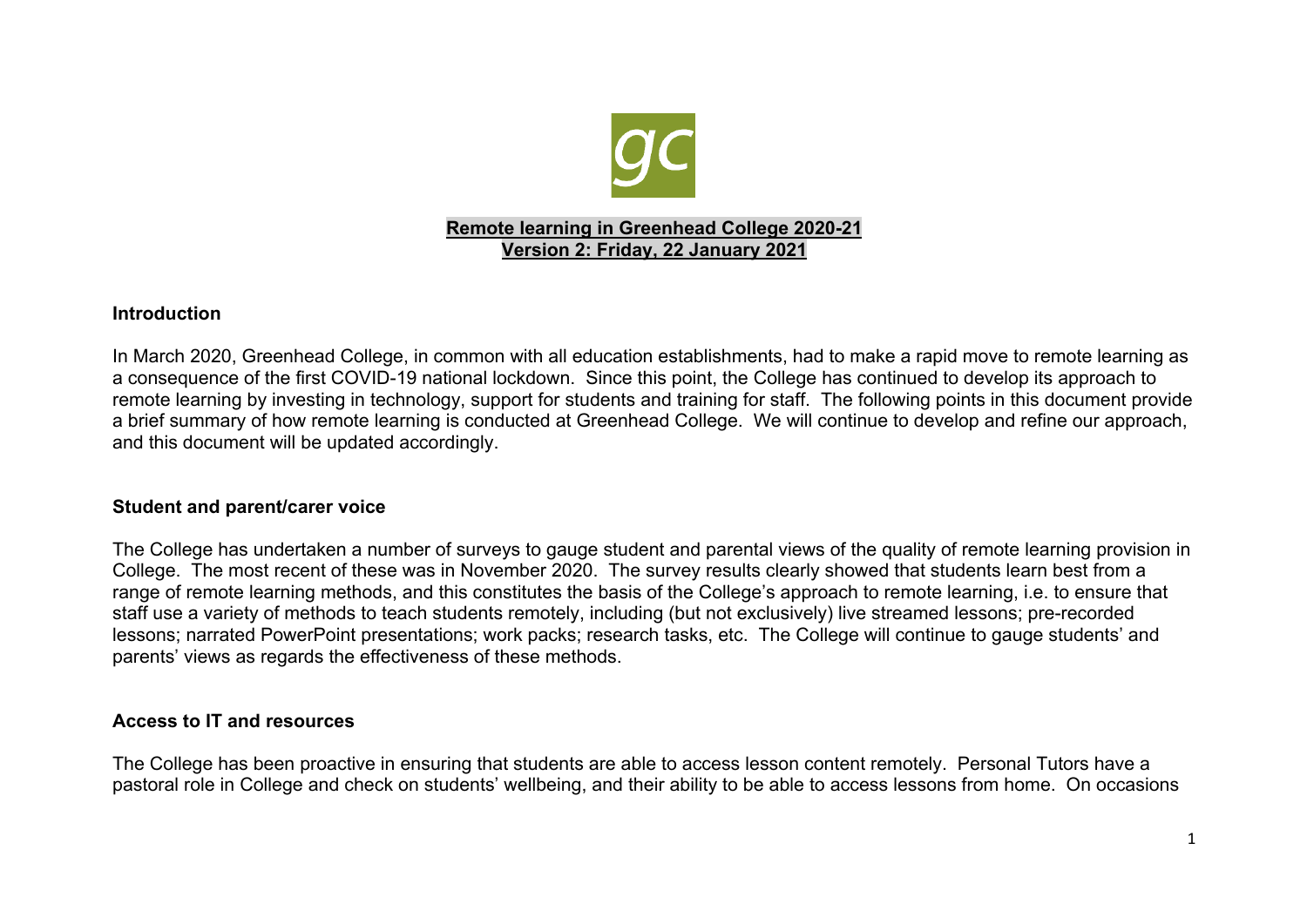this has involved supplying students with the necessary technology to be able to work independently or ensuring the College site has remained accessible so that they can use IT resources or a safe space to study. Staff have also ensured work has been posted to students should they have problems accessing large files from home.

There has been investment to ensure staff have appropriate access to technology to be able to work from home. During the most recent national lockdown (January 2021), the College site has remained open – so far as it has been safe to do so – to allow staff who cannot do their job from home the opportunity to continue working from the site.

## **Student attendance**

The College has developed a set of procedures for staff to use to be able to record and monitor student attendance. Student engagement is tracked, monitored and followed-up using the normal College procedures. Those students who do not participate or attend in remote learning are supported by their Personal Tutor to get back on track using the College's Student Re-engagement Policy (see policies section on website).

During the third national lockdown (January 2021), remote learning has taken place within the College's designated timetable model, in order to give students structure to their learning.

Daily attendance monitoring is also carried out by the College's Attendance Officer and data submitted to the Department for Education in line with national guidelines.

#### **Safeguarding**

The College has adapted its safeguarding procedures and set out specific requirements in its Student Code of Conduct for Participation in Teams Lessons Policy (see policies section on website). All participants in Teams classes are expected to adhere to the rules and best practices set out in this policy to ensure the best possible learning environment.

The College has a safeguarding team in order to address concerns regarding students' welfare and wellbeing. Details of how students can raise concerns about their wellbeing during lockdown have been shared with all students and parents/carers.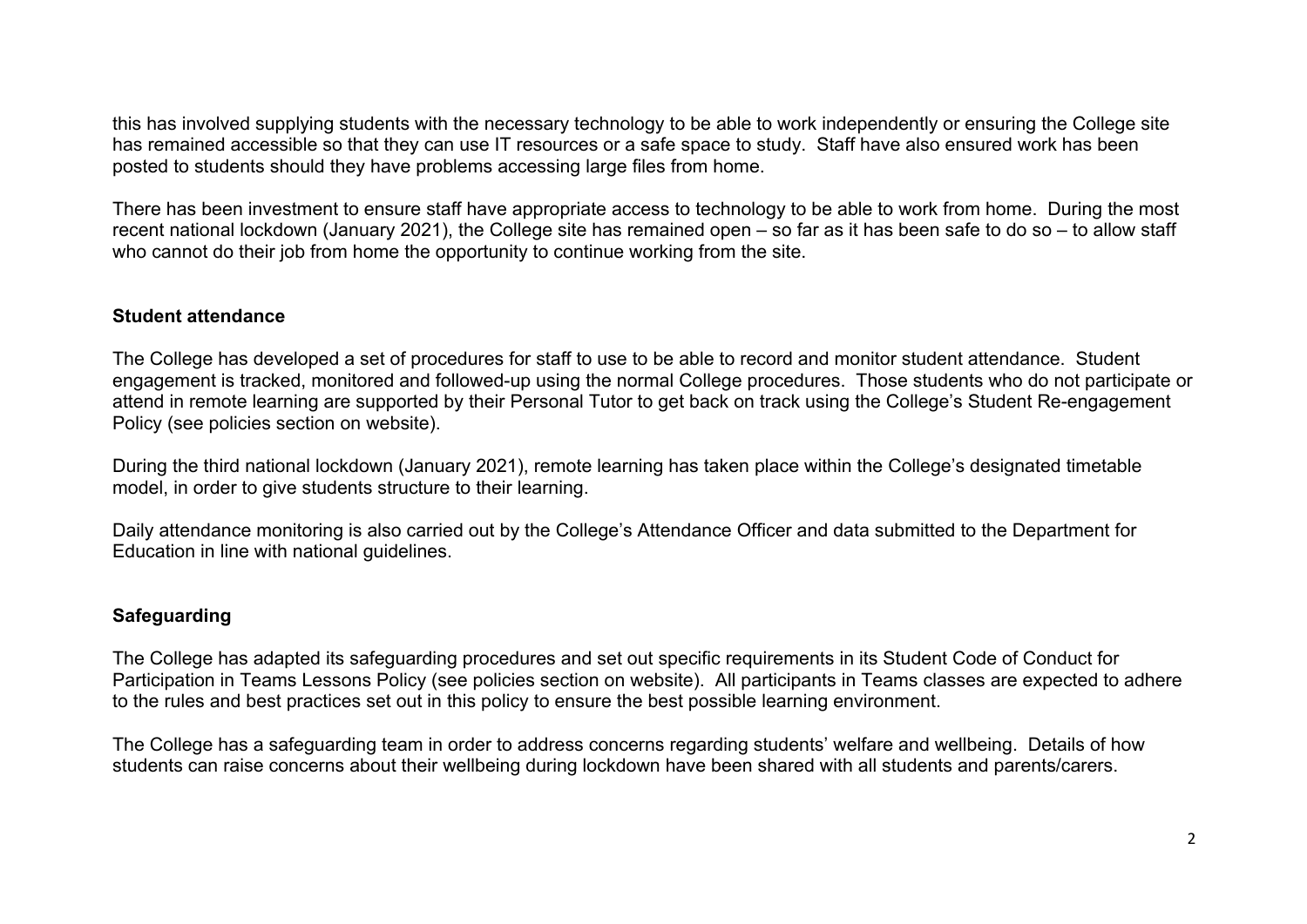## **Monitoring and support**

The College has adapted its processes to ensure that all students remain guided and supported throughout their time in College. The College's student monitoring process has continued and been adapted to work on Teams. Parents' evenings have also continued remotely. Other College services, such as open events and high school interviews, have been adapted in order to be conducted online.

Wellbeing remains at the heart of the College's work, and students remain in regular contact with their Personal Tutor through online means. The College safeguarding team is on call to address specific queries or concerns raised by either students or parents/carers. Provision has been made for high needs and vulnerable students so that they can continue to access their education; this has included keeping the College site open during lockdown. Our Counselling service has adapted its practice so as to be able to continue to support students remotely, including in lockdown.

## **Submission of work**

The College has developed clear methods for students to submit work so as to avoid potential transmission of the virus. This involves submitting work remotely, through Moodle, or ensuring there is a quarantine period adopted before staff mark work which has been submitted to them by hand.

#### **Staff training**

Investment in staff's digital and IT skills has been at the heart of the College's approach since the first national lockdown. The College initially used Zoom in order to live stream lessons and conduct business remotely, and invested in a suite of training and support to move to Teams from September 2020. The College employs a Senior Systems Developer and two Moodle Administrators/Systems Developers who have been instrumental in this development work, as well as being available to support and cultivate staff's expertise in using Teams and Moodle. 'Show and share' training sessions are frequently held in order for staff to develop new ideas. Regular teaching and learning newsletters disseminate good practice. We have widened our library of online training videos and webinars to assist in staff development. Three Pedagogy Leaders were appointed in December 2020 and part of their brief is to work with staff to refine and enhance their digital/IT skills. The quality of teaching, learning and assessment in College falls under the remit of two Assistant Principals on the Senior Leadership Team.